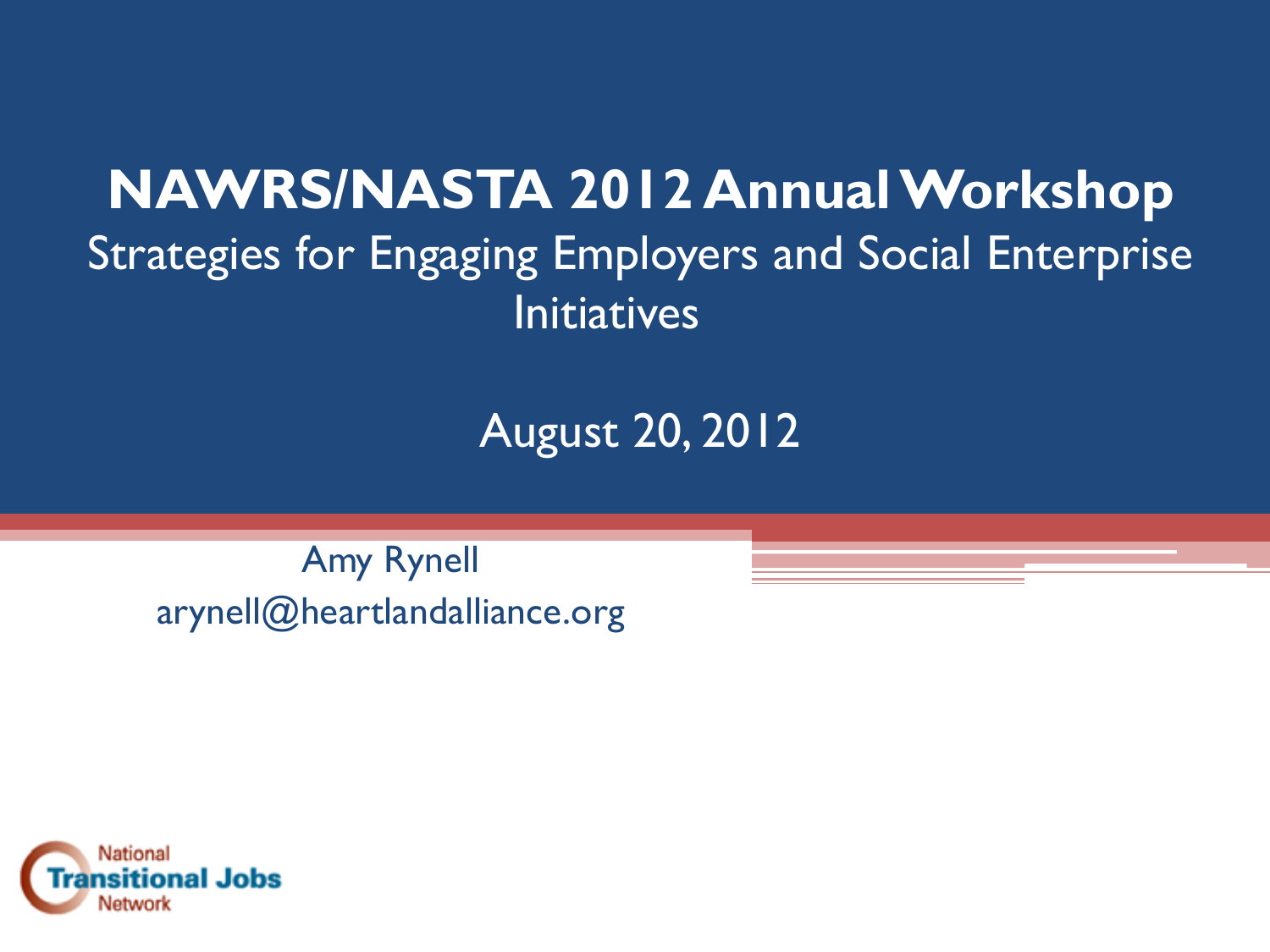

# National Transitional Jobs Network

The National Transitional Jobs Network (NTJN) exists to ensure that policies account for the hard-to-employ, that programs are able to effectively serve as many individuals as possible, and that best practices and technical assistance are widely shared and implemented throughout the network. The NTJN offers

- Technical assistance
- State and federal advocacy
- Monthly newsletters sign up at www.transitionaljobs.net
- National conference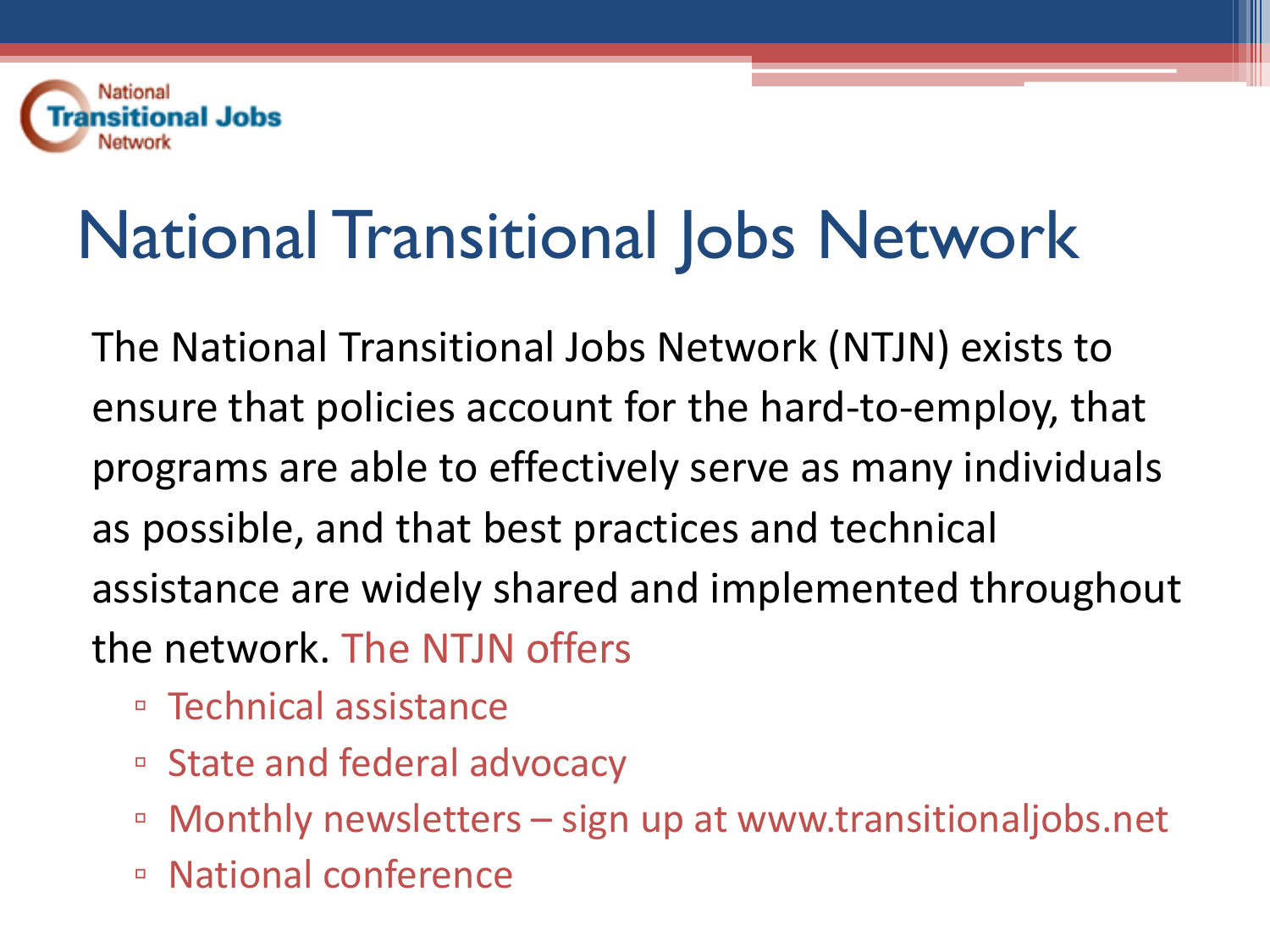

## Employing Hard to Employ Participants: Challenges to Engaging Employers

#### **Especially now employers be picky**

**□** Roughly 4 to 5 job seekers per every 1 job opening

#### **Bureaucratic Barriers**

- $\Box$  HR hiring policies against hiring people with criminal backgrounds
- $\Box$  Lack of clarity regarding who has the authority to agree to take on participants of public programs

#### **Perceptions about hiring hard to employ individuals**

- $\Box$  Concerns about reduced workplace productivity.
- **□** Assumptions about legally risky hires.
- $\Box$  Fears about low skills and undependability.

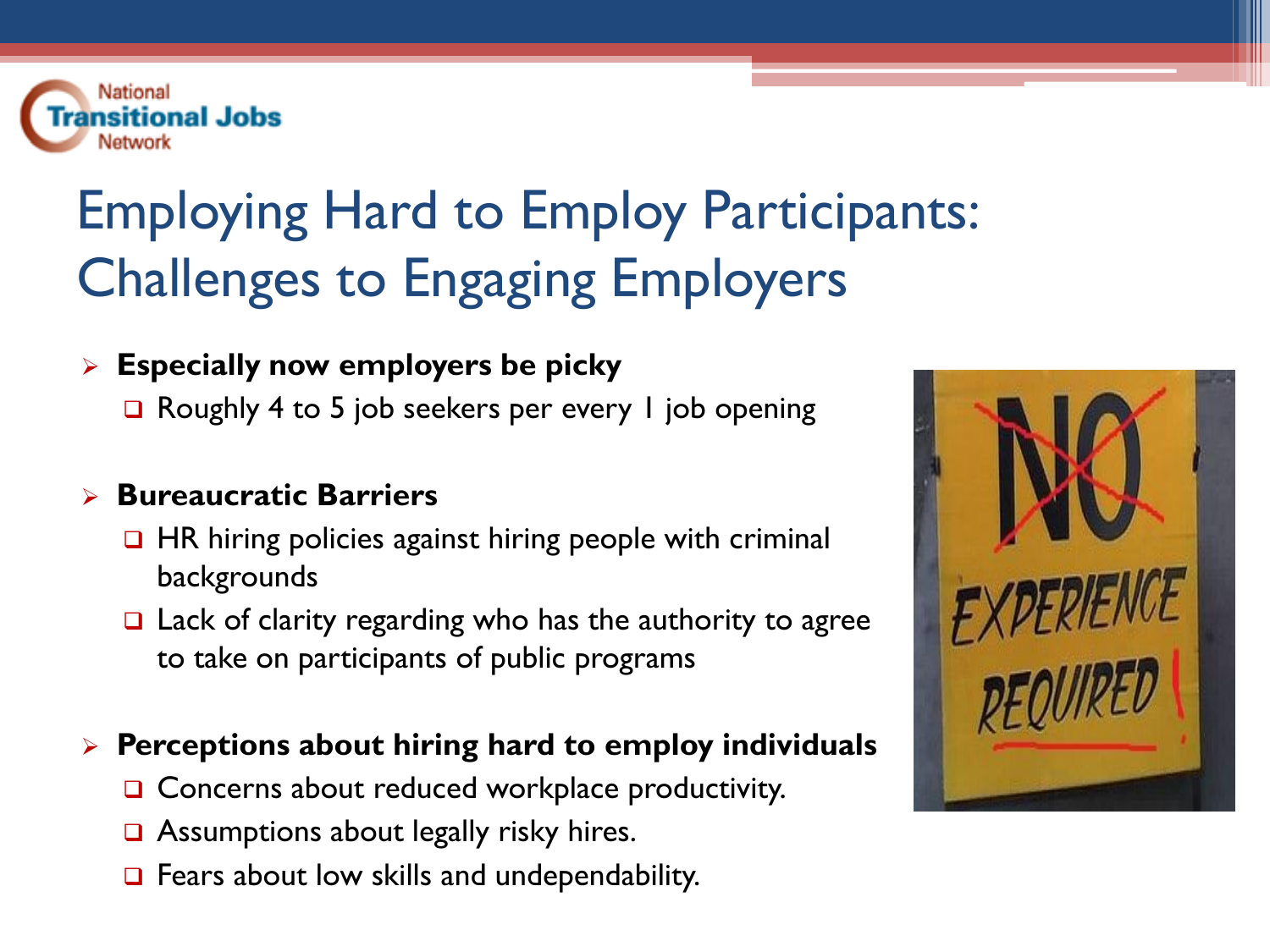# Learning from the TANF Emergency Fund Experience

How did states get all those employers to participate in subsidized employment programs?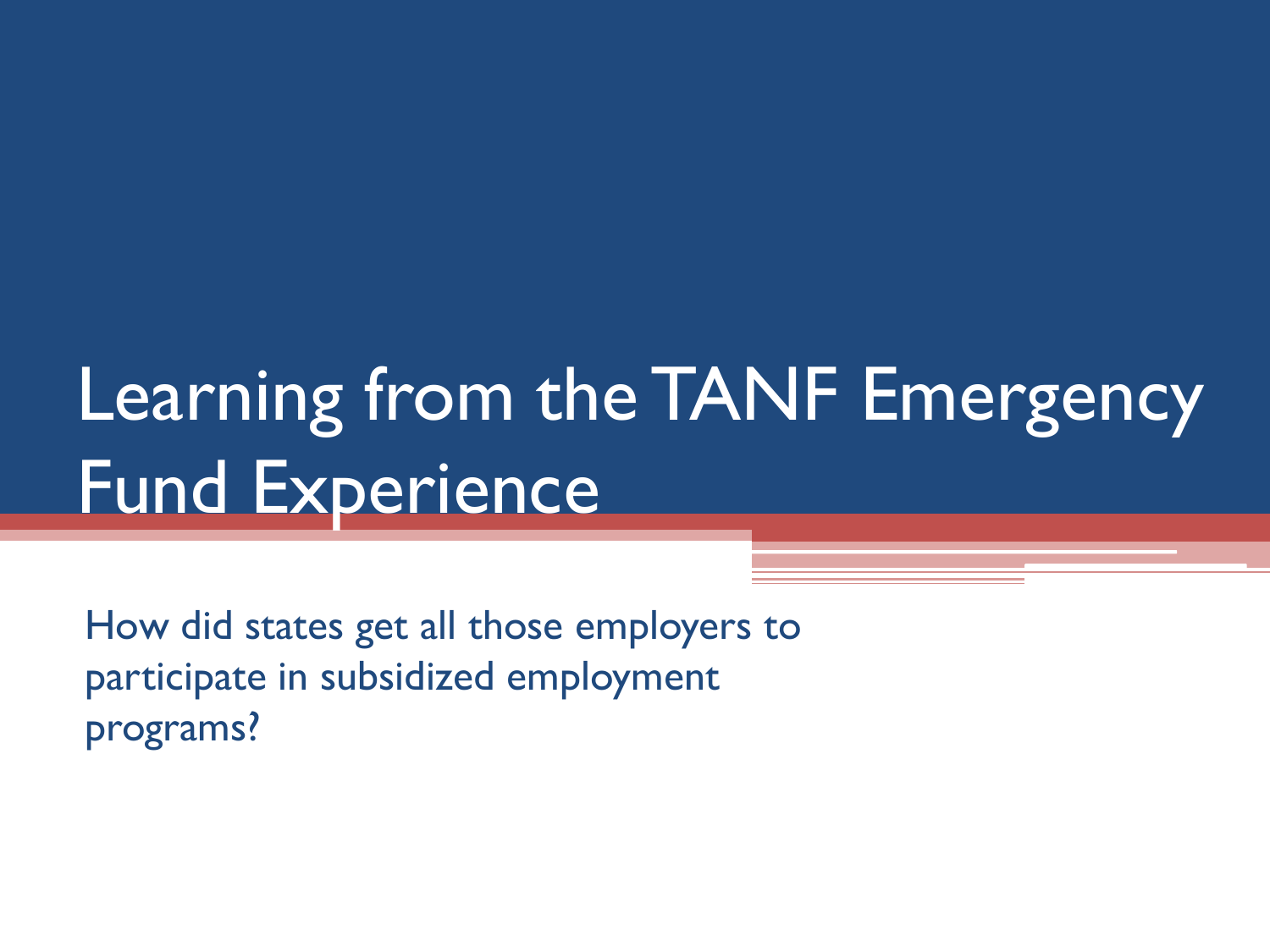# Strategies Used to Recruit Employers

#### • Media and Marketing

- Led by Governors and Mayors
- □ Dedicated websites
- Catchy names
- □ Self-marketing by participants
- Word of mouth
- Use of Intermediaries
	- Staffing firms
	- □ One stops
	- □ Non-profits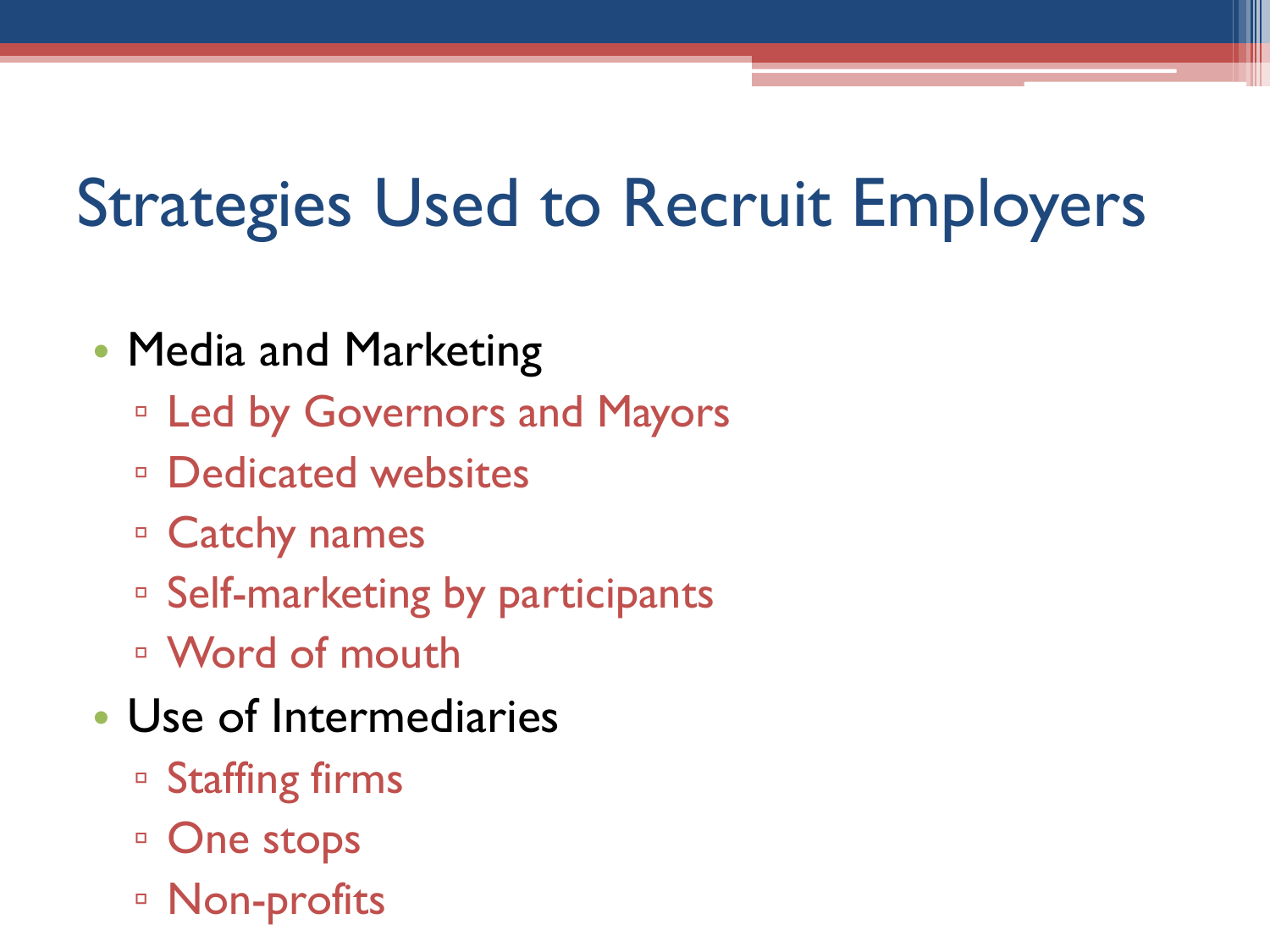## Employer Recruitment Strategies, cont.

- Business Outreach
	- Departments of Commerce
	- □ Chambers of Commerce
	- Partnerships with WIBS
- Job Development
	- Cold calling
	- Want ad responses
	- □ Meetings with prospective employers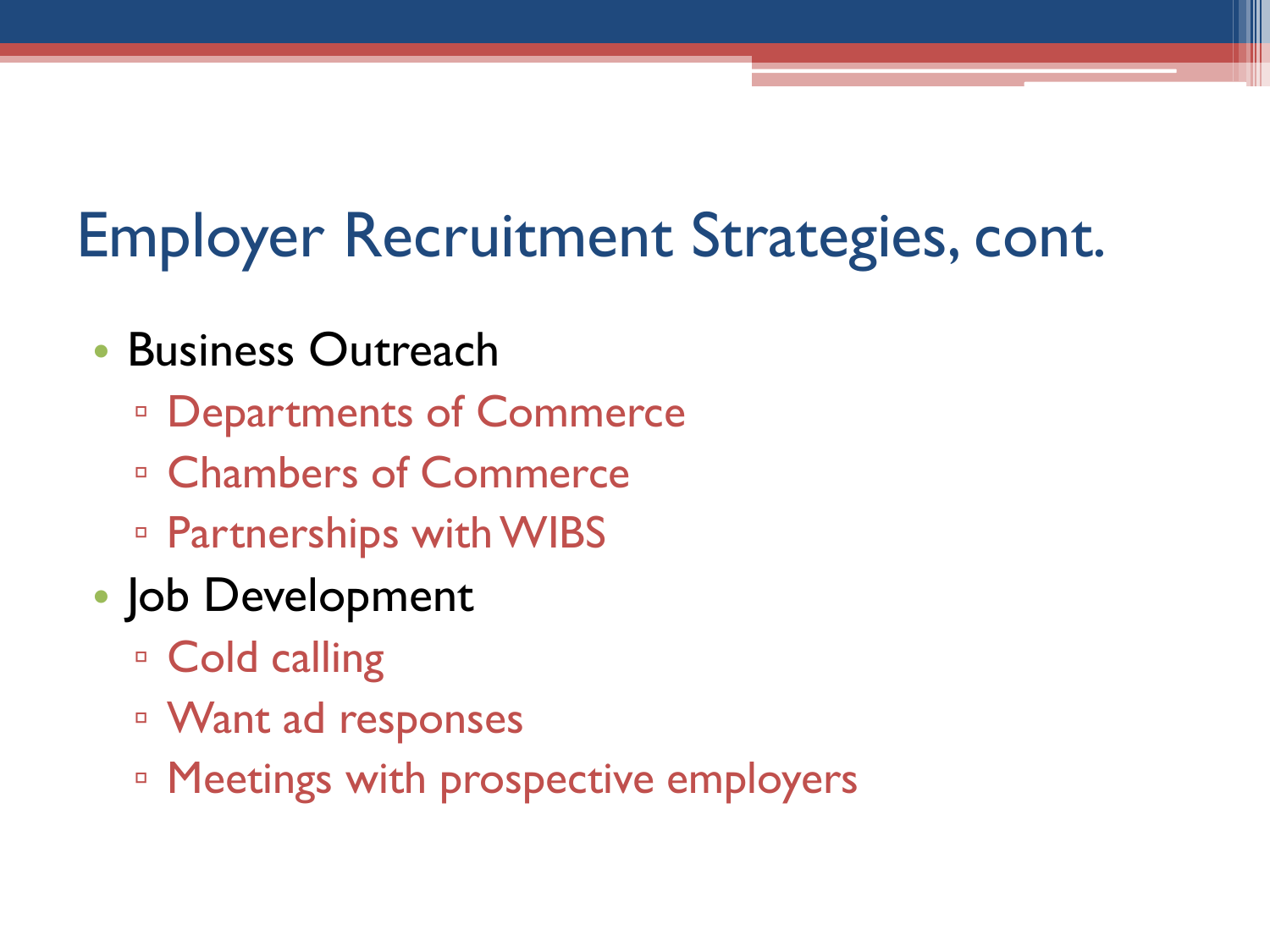## Employer Recruitment Strategies, cont.

- Strategic Targeting
	- Smaller employers
	- Track record of hiring people with criminal records
	- Non-profits for more barriered job seekers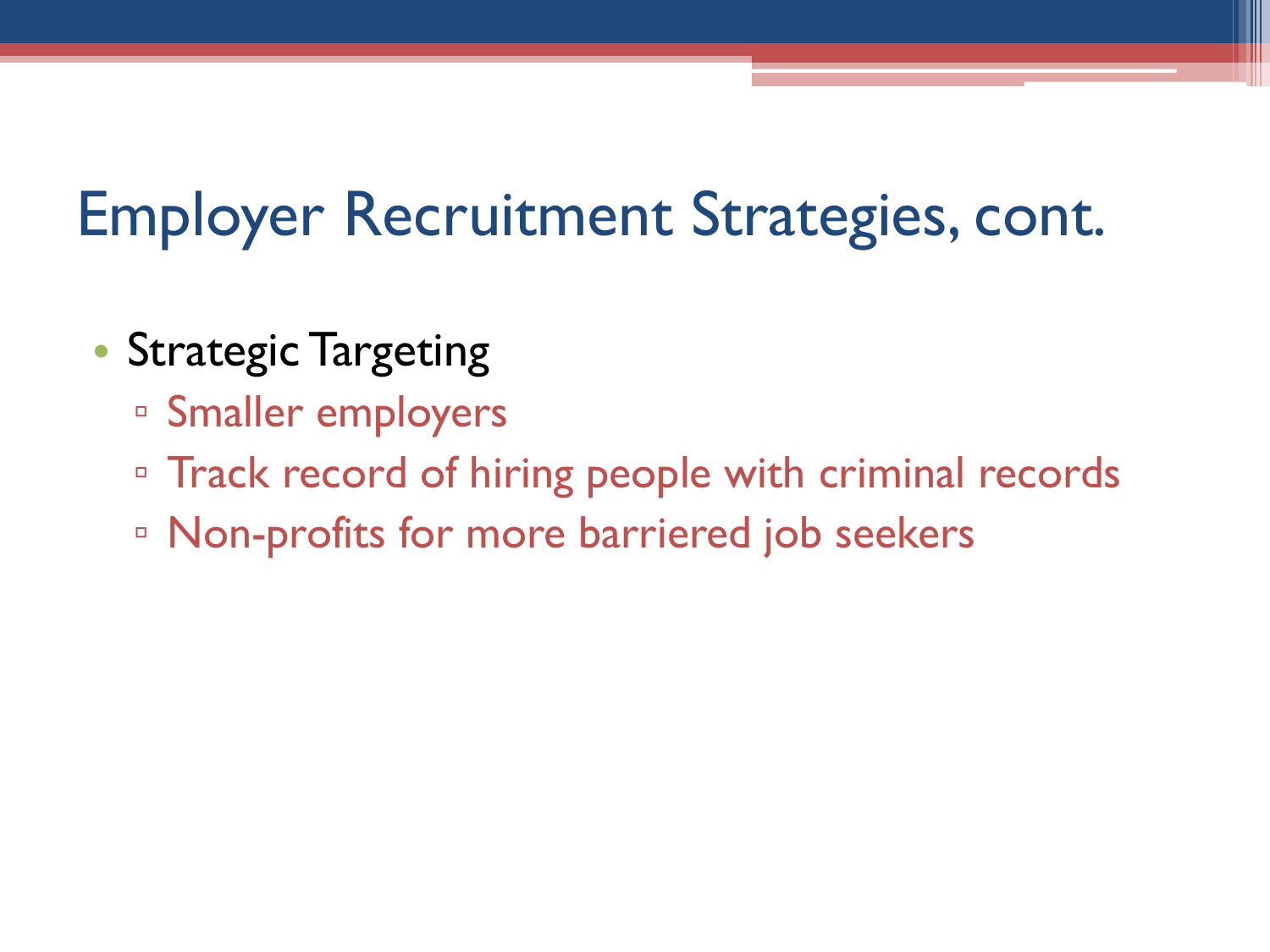

Feedback from employers in Illinois who participated in the TANF EF programs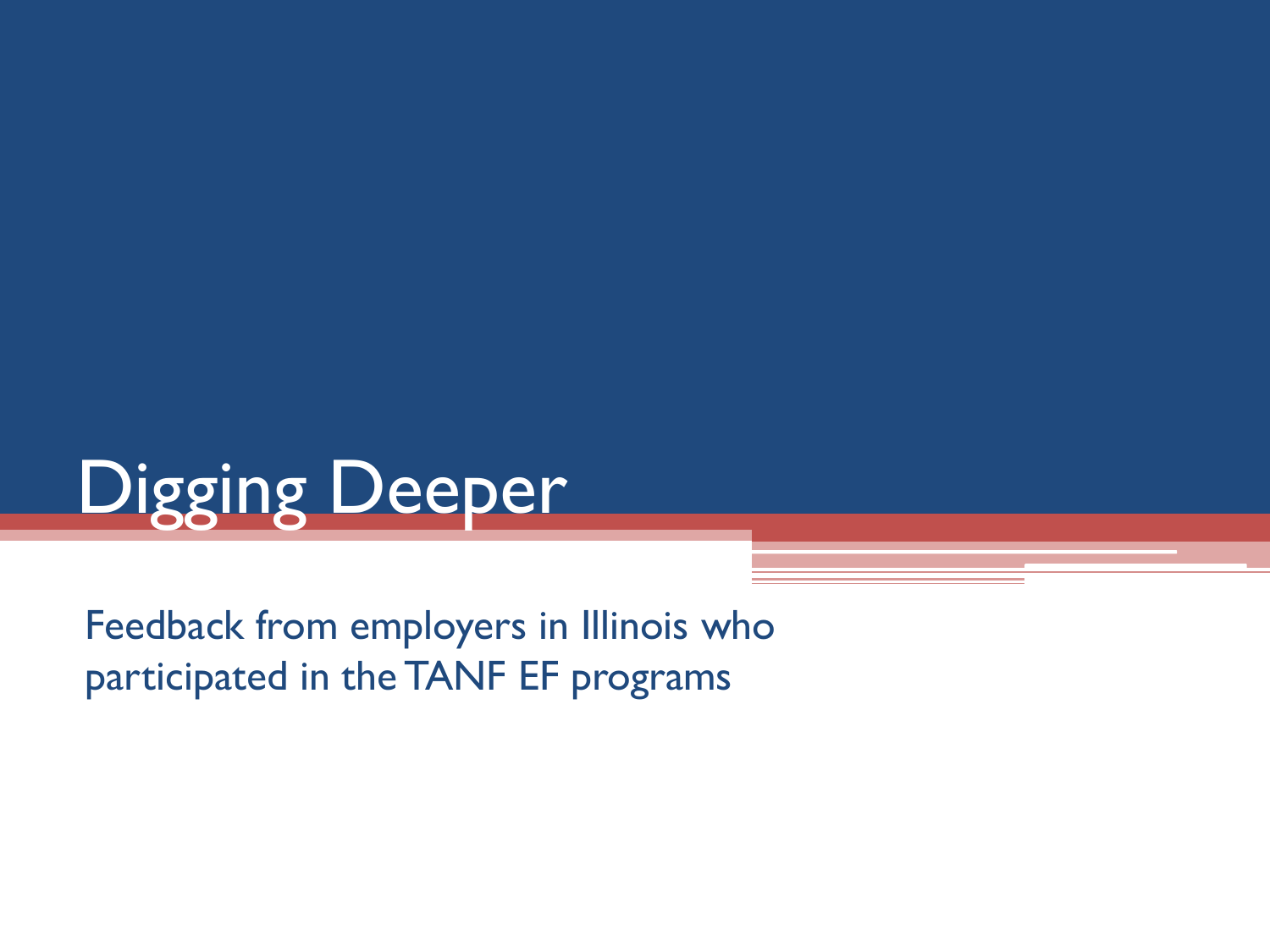

### Picture of Employers Participating in TANF ECF Illinois Subsidized Employment Program (PITW)

- Majority for-profit or nonprofit
- Majority small
- 62% never participated in subsidized jobs program



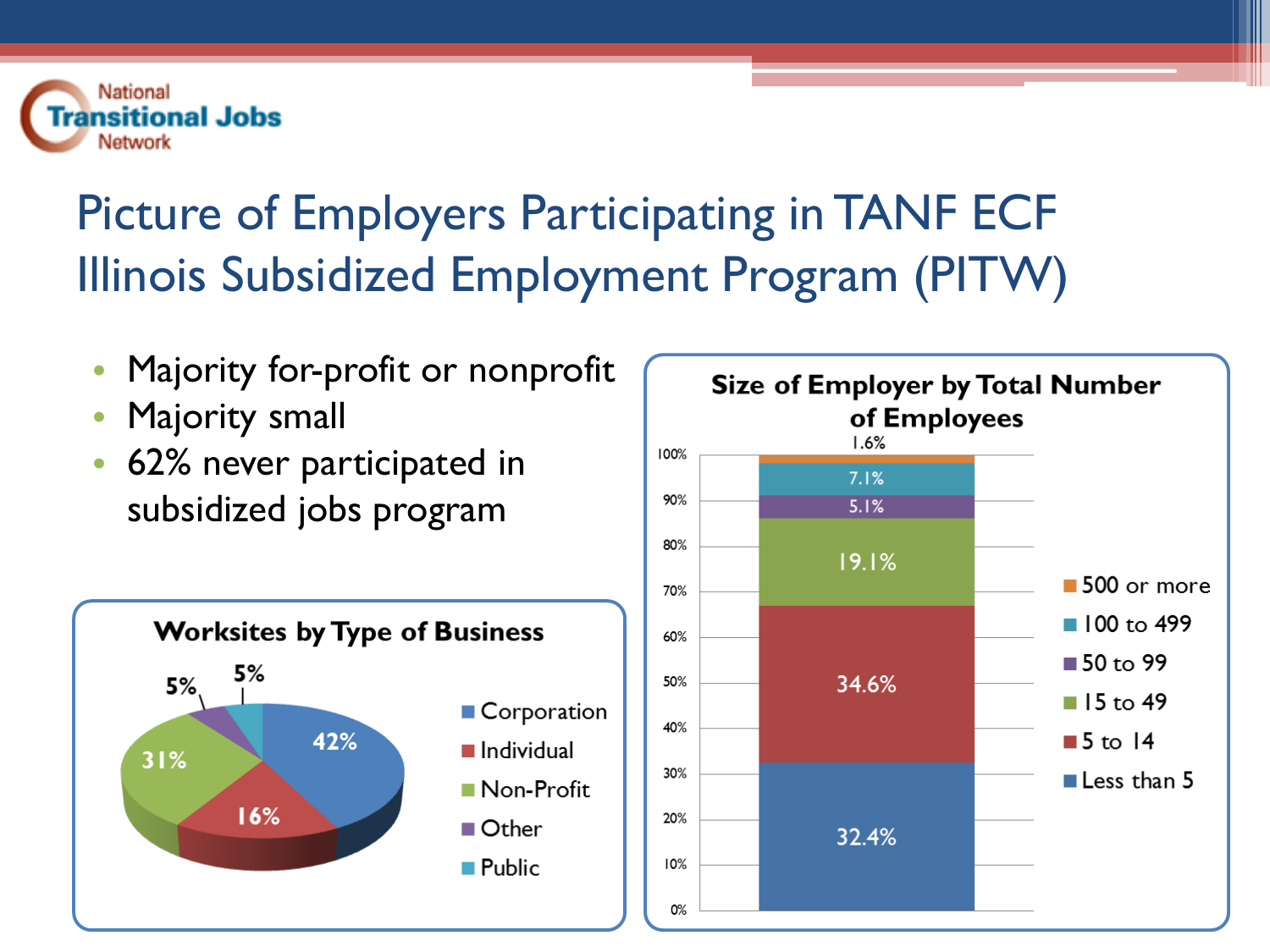

### Reasons Why Employers Participated: Illinois Subsidized Employment Program (PITW)

| Help struggling community and neighbors with jobs                               | 60%     |
|---------------------------------------------------------------------------------|---------|
| Create an opportunity for somebody who wants to upgrade skills/get trained      | 58%     |
| Opportunity to "test" new workers without risk but with potential to hire later | 53%     |
| Opportunity to have subsidized labor for a few months                           | 45%     |
| Help struggling business                                                        | 25%     |
| Test partnership with a social service agency for another program               | $ 4\% $ |

- Top two reasons: altruistic?
- Significant portion testing employees for potential permanent hire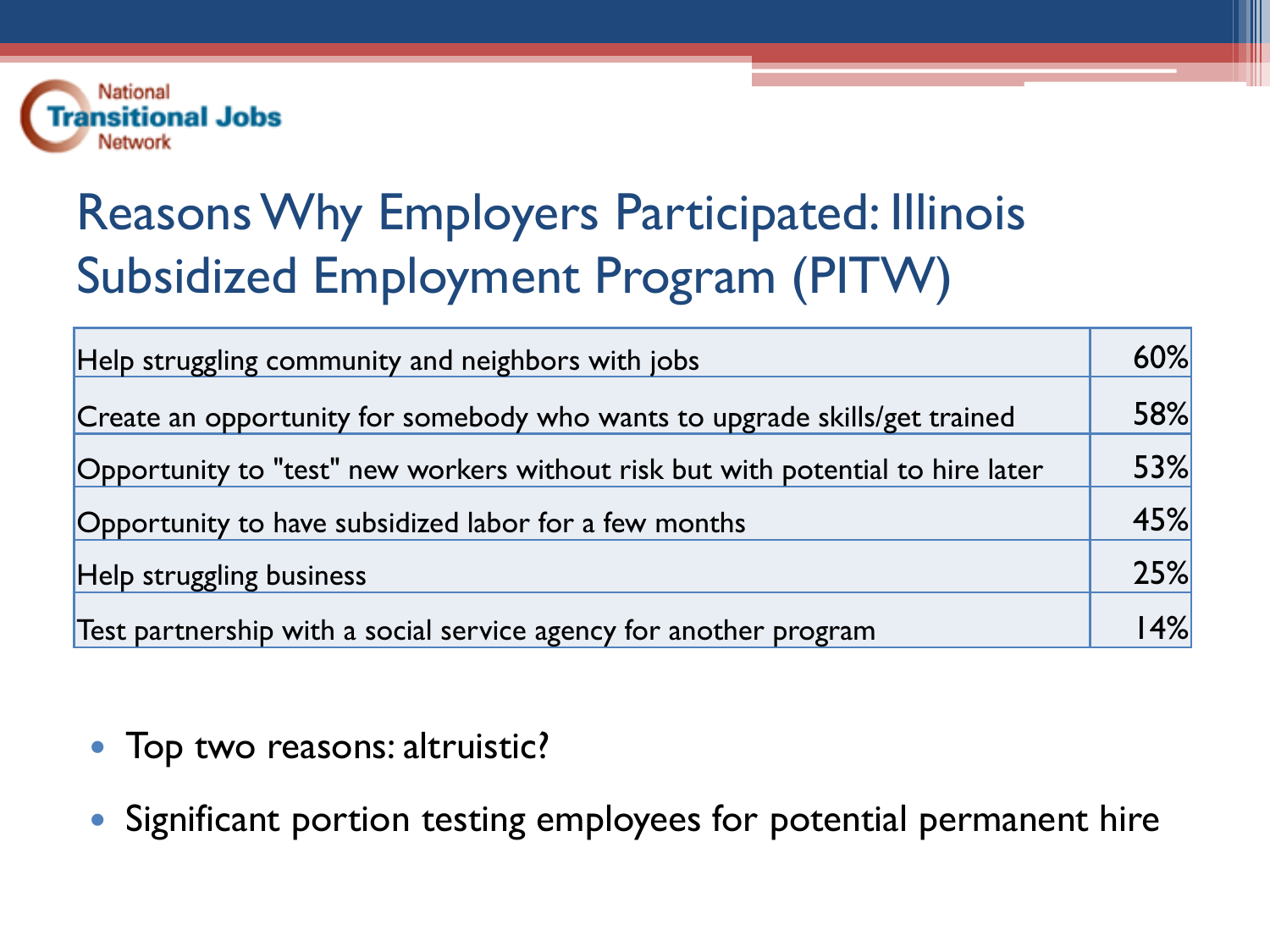

## Employer Feedback: As a result of PITW…

- **74%:** productivity increased
- **69%:** current workforce's satisfaction with workload improved
- **67%:** able to serve more customers
- **61%:** quality of work improved
- **58%:** saw customer satisfaction improve
- **58%:** financial health was better or somewhat better
	- 47% attributed at least half of that improvement directly to participation in PITW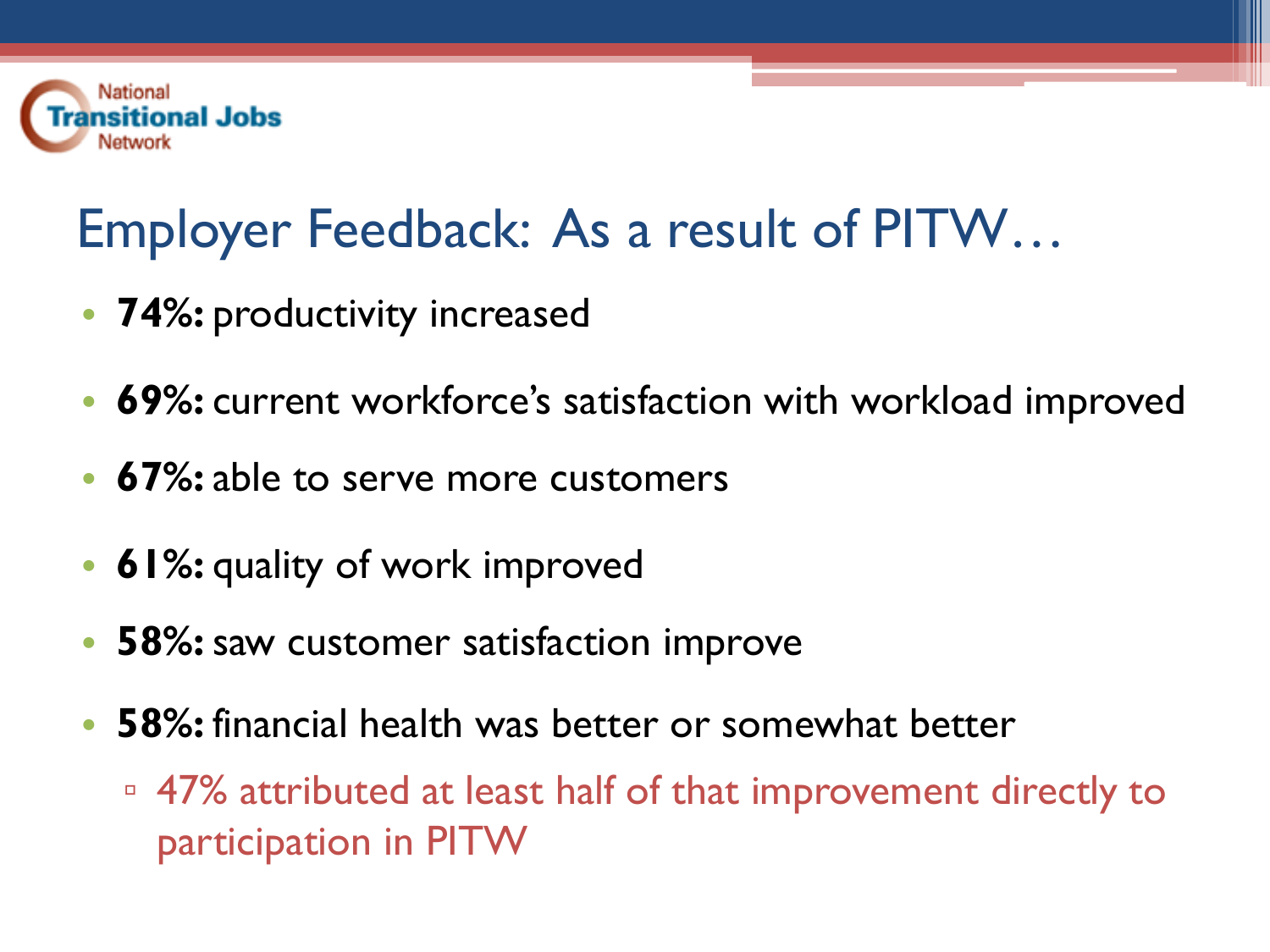

### PITW Employer Satisfaction Feedback

- 88% indicate **they would participate in PITW or a similar program** if it were offered again
- If the wage subsidy were cut in half, **40%** of employers report they would participate, and **43%** might participate
- **67% would give an employment reference** for more than half or all of their transitional workers
- **52% of employers would permanently hire** half to all of their Transitional workers if they were financially able to do so
- Half of all employers stated that they are **more willing now to hire low-income parents and young adults** than before PITW.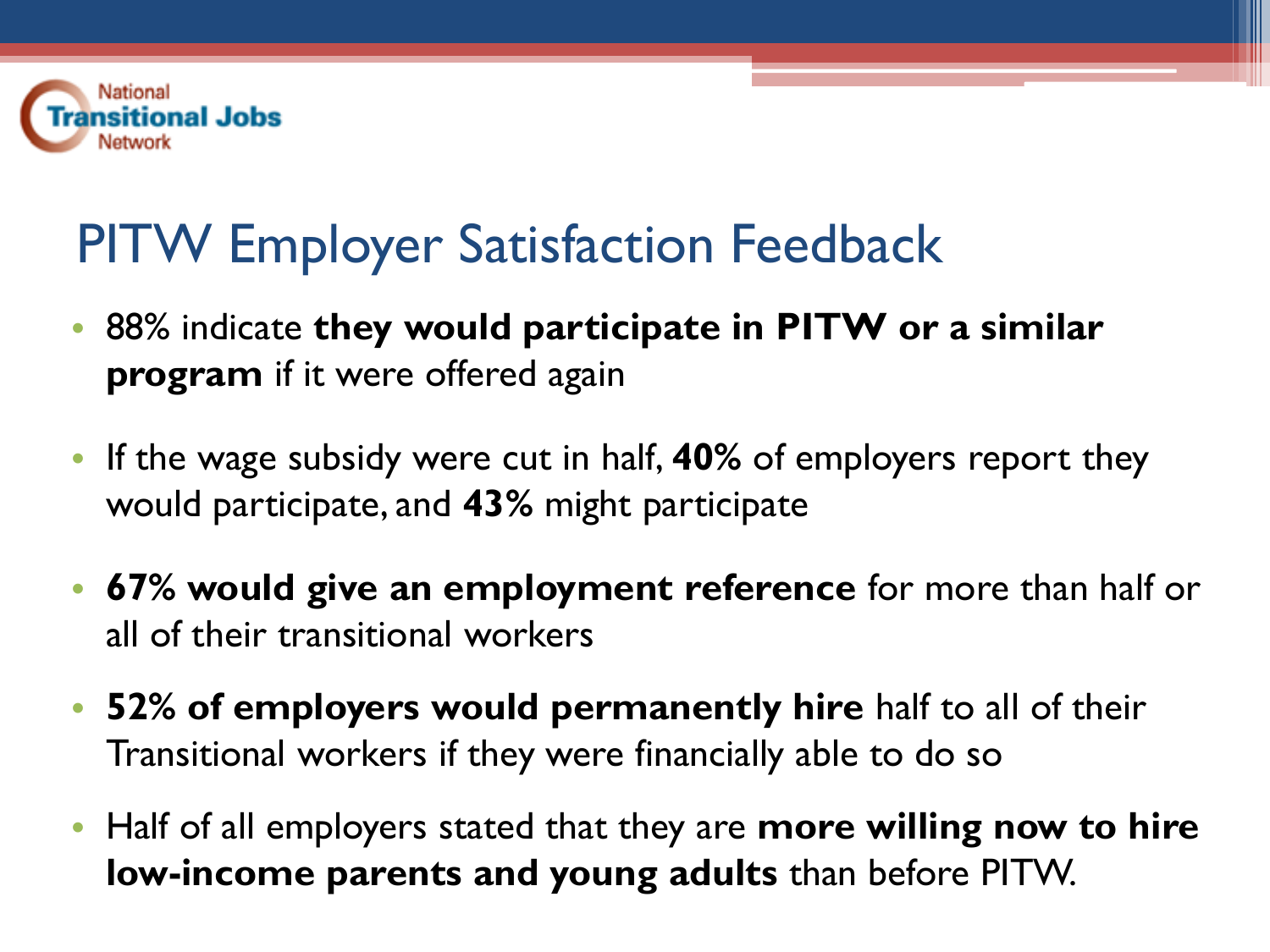

## Employer Survey Feedback: Chicago TANF ECF Transitional Jobs Program (JobStart)

#### **What was the most important impact of JobStart on your business?**

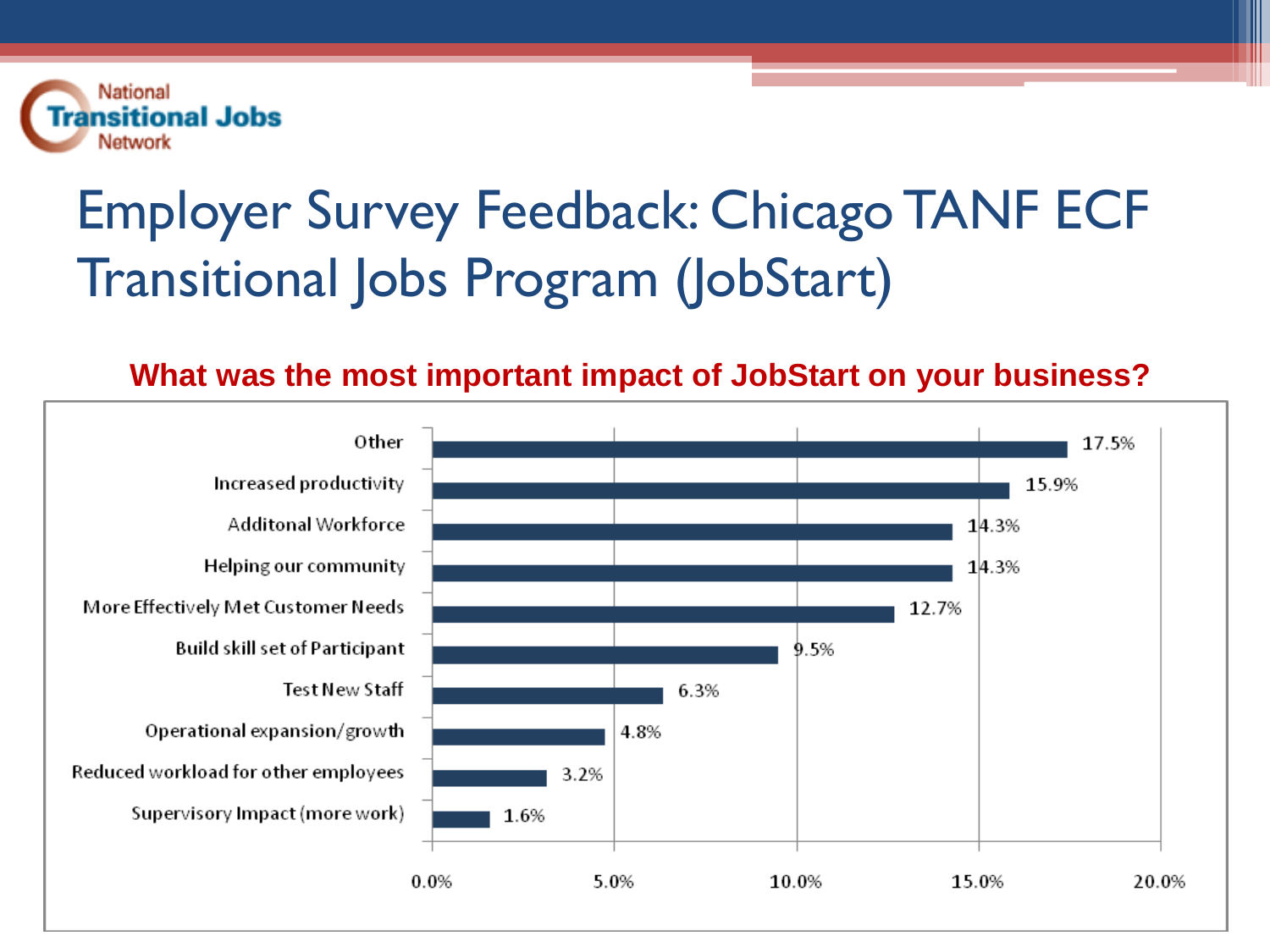

## Employer Survey Feedback: Chicago TANF ECF Transitional Jobs Program (JobStart)

**Considering your experience with JobStart, would you participate in it or a similar program if it were offered again in the future?**

**85% of employers who participated in the Chicago Neighborhood JobStart program said they would participate in this program or a similar program again.** 

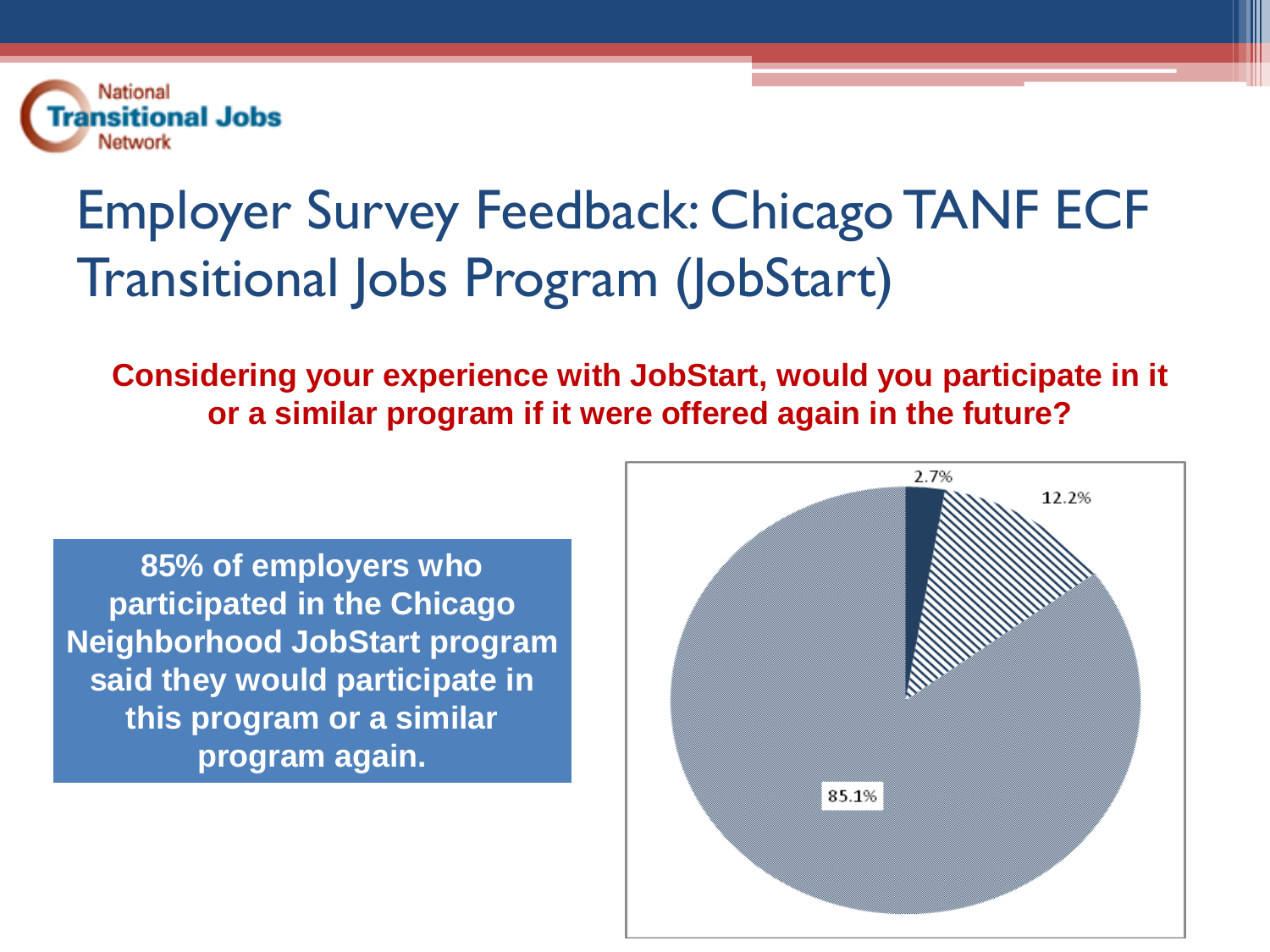# Lessons for Employer Engagement

- Subsidy bottom line impact, "rebate", internship like
- Employer friendly program simple paperwork, time reimbursements
- Program staff offer key supports
- □ Ensure good matches needs, skills, interests
- Opportunity to try out employees
- Appeal to economic return as well as to altruism